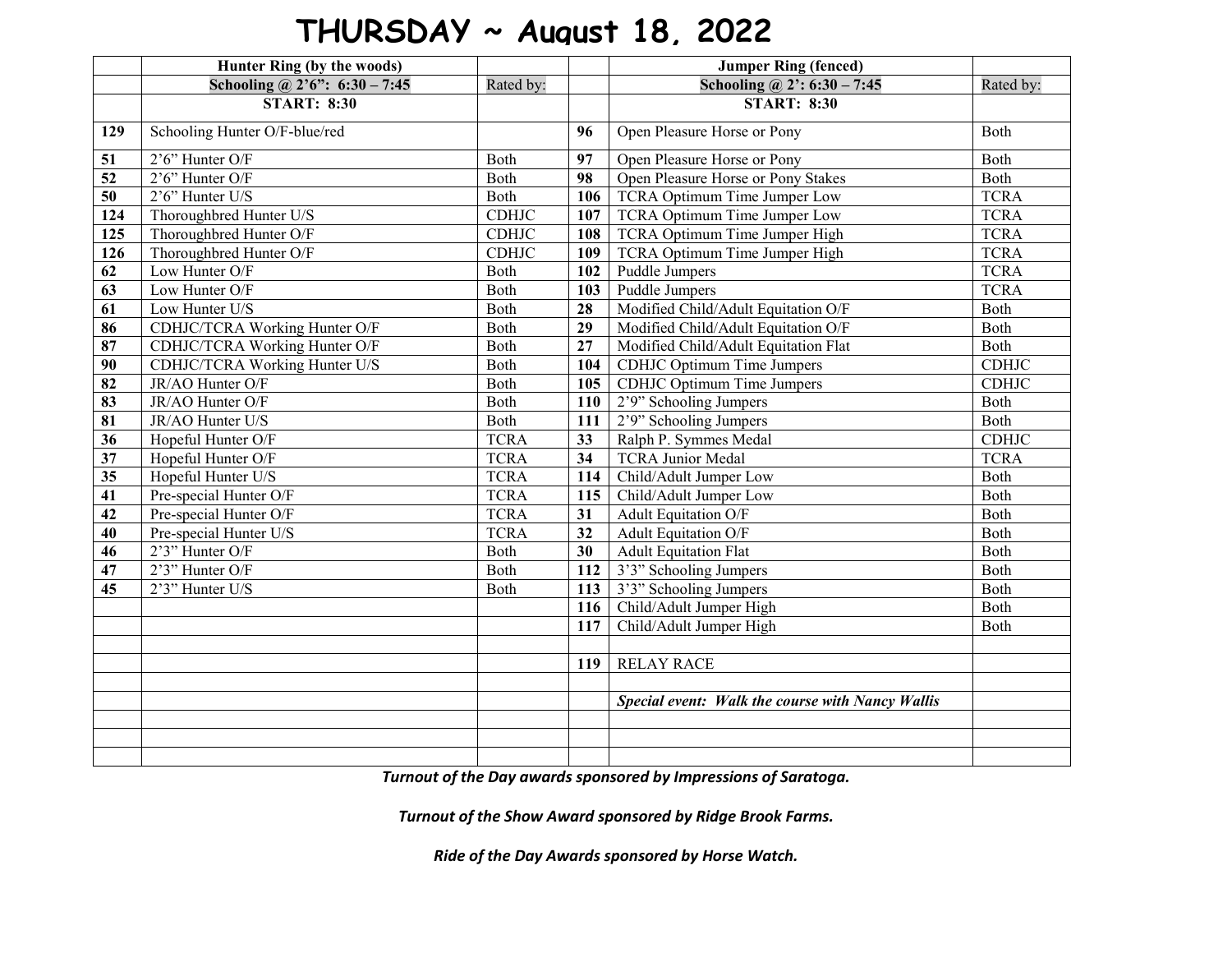## **FRIDAY ~ August 19, 2022**

|                  | Hunter Ring (by the woods)           |              |     | <b>Jumper Ring (fenced)</b>                       |           |
|------------------|--------------------------------------|--------------|-----|---------------------------------------------------|-----------|
|                  | RING OPEN FOR HACKING: $7:00 - 8:15$ | Rated by:    |     | RING OPEN FOR HACKING: 7:00 - 8:15                | Rated by: |
|                  | <b>Start: 8:30</b>                   |              |     | <b>Start: 8:30</b>                                |           |
| 130              | Schooling Hunter O/F-blue/red        |              |     | <b>CDHJC EQUITATION AND JUMPER FINALS!</b>        |           |
| $\overline{127}$ | Thoroughbred Hunter O/F              | <b>CDHJC</b> |     |                                                   |           |
| 128              | Thoroughbred Hunter O/F              | <b>CDHJC</b> | 129 | <b>OPTIMUM TIME JUMPER FINAL</b>                  |           |
| 64               | Low Hunter O/F                       | Both         | 130 | WILLIAM CHAMPAGNE CH/AD JUMPER                    |           |
|                  |                                      |              |     | <b>FINAL</b>                                      |           |
| 65               | Low Hunter O/F Stakes                | Both         | 123 | RALPH P. SYMMES EQUITATION FINAL                  |           |
| 89               | CDHJC/TCRA Working Hunter O/F        | Both         | 122 | CON CULKIN ADULT EQUITATION FINAL                 |           |
| 90               | CDHJC/TCRA Working Hunter O/F Stakes | Both         | 121 | <b>CDHJC MINI MEDAL EQUITATION FINAL</b>          |           |
| 84               | JR/AO Hunter O/F                     | Both         |     |                                                   |           |
| 85               | JR/AO Hunter O/F Stakes              | Both         |     |                                                   |           |
| $\overline{77}$  | Adult Hunter O/F                     | Both         |     |                                                   |           |
| 78               | Adult Hunter O/F                     | Both         |     |                                                   |           |
| 76               | Adult Hunter U/S                     | Both         |     | If time and weather permit, ring will be open for |           |
| 67               | Children's Hunter Horse O/F          | Both         |     | Schooling after the course change                 |           |
| 68               | Children's Hunter Horse O/F          | Both         |     |                                                   |           |
| 66               | Children's Hunter Horse U/S          | Both         |     |                                                   |           |
| 72               | Children's Hunter Pony O/F           | Both         |     |                                                   |           |
| 73               | Children's Hunter Pony O/F           | Both         |     |                                                   |           |
| 71               | Children's Hunter Pony U/S           | Both         |     |                                                   |           |
| 57               | Special Hunter O/F                   | Both         |     |                                                   |           |
| 58               | Special Hunter O/F Stakes            | Both         |     |                                                   |           |
| 56               | Special Hunter U/S                   | Both         |     |                                                   |           |
| 38               | Hopeful Hunter O/F                   | <b>TCRA</b>  |     |                                                   |           |
| 39               | Hopeful Hunter O/F                   | <b>TCRA</b>  |     |                                                   |           |
| 43               | Pre-Special Hunter O/F               | <b>TCRA</b>  |     |                                                   |           |
| 44               | Pre-Special Hunter O/F               | <b>TCRA</b>  |     |                                                   |           |
| 48               | 2'3" Hunter O/F                      | Both         |     |                                                   |           |
| 49               | 2'3" Hunter O/F                      | Both         |     |                                                   |           |
|                  |                                      |              |     |                                                   |           |
|                  | Special event: Talk with the Judges  |              |     |                                                   |           |
|                  |                                      |              |     |                                                   |           |
|                  |                                      |              |     |                                                   |           |

*Turnout of the Day awards sponsored by Impressions of Saratoga.*

*Turnout of the Show Award sponsored by Ridge Brook Farms.*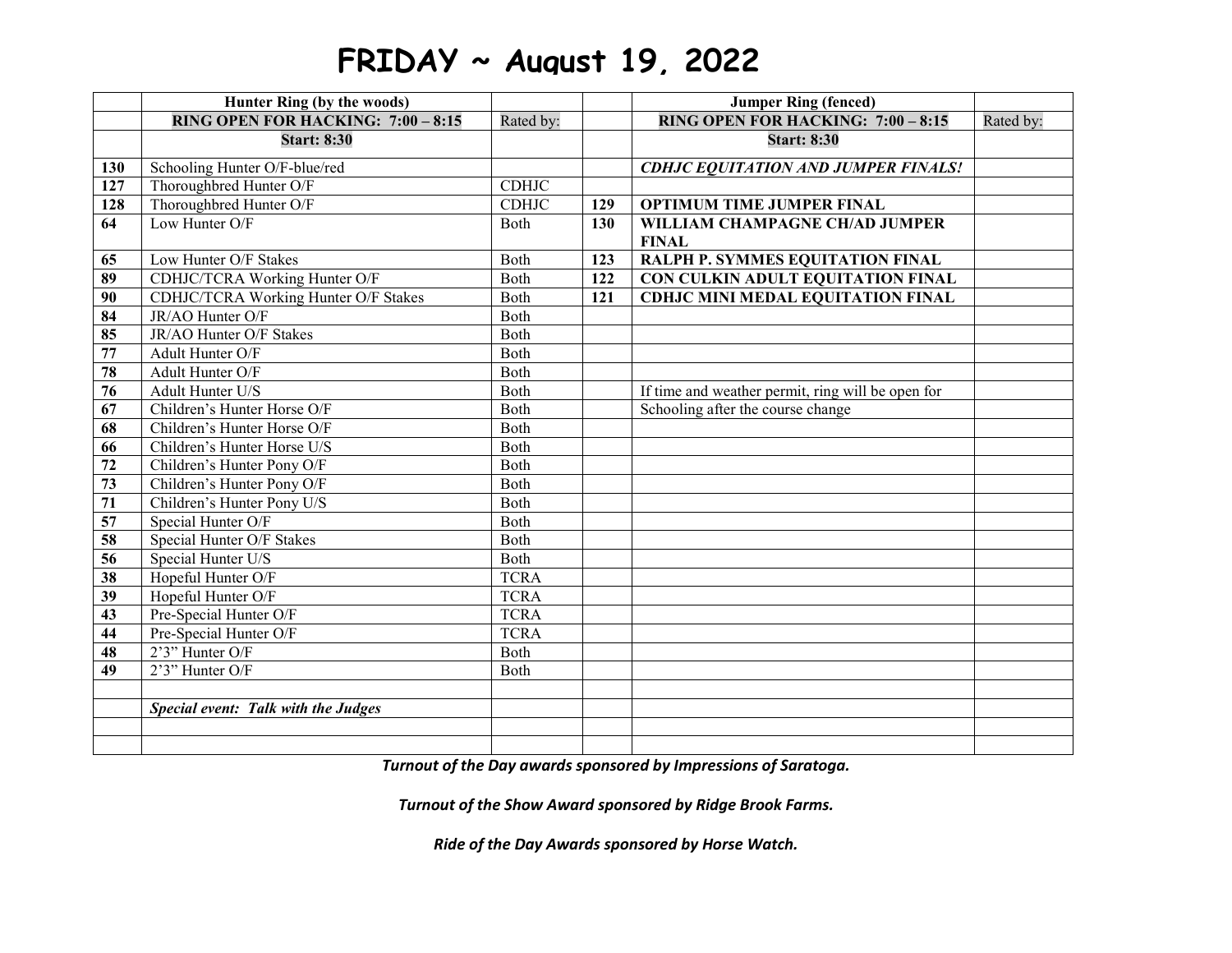## **SATURDAY ~ August 20, 2022**

|                 | Hunter Ring (by the woods)               |              |                         | <b>Jumper Ring (fenced)</b>                      |              |
|-----------------|------------------------------------------|--------------|-------------------------|--------------------------------------------------|--------------|
|                 | Schooling @ 2': $6:30-7:45$              | Rated by:    |                         | Schooling @ $2$ : 7:00 - 8:15                    | Rated by:    |
|                 | <b>Start: 8:30</b>                       |              |                         | <b>Start: 9:00</b>                               |              |
| 131             | Schooling Hunter O/F-blue/red            |              |                         |                                                  |              |
| 54              | $2'6''$ Hunter O/F                       | Both         | 18                      | CDHJC 2' Child/Adult Equitation O/F              | Both         |
| 55              | $2'6''$ Hunter O/F                       | Both         | 19                      | CDHJC 2' Child/Adult Equitation O/F              | Both         |
| 53              | 2'6" Hunter U/S                          | Both         | 17                      | CDHJC 2' Child/Adult Equitation Flat             | Both         |
| $\overline{59}$ | Special Hunter O/F                       | Both         | 22                      | 2'3" Equitation Flat                             | Both         |
| 74              | Children's Hunter Pony O/F               | Both         | 23                      | 2'3" Equitation O/F                              | Both         |
| 75              | Children's Hunter Pony O/F Stakes        | Both         | 24                      | 2'3" Equitation O/F                              | Both         |
| 69              | Children's Hunter Horse O/F              | Both         | 92                      | Low Modified Child/Adult Hunter O/F              | <b>TCRA</b>  |
| 70              | Children's Hunter Horse O/F Stakes       | Both         | 93                      | Low Modified Child/Adult Hunter O/F              | <b>TCRA</b>  |
| 79              | Adult Hunter O/F                         | Both         | 91                      | Low Modified Child/Adult Hunter U/S              | <b>TCRA</b>  |
| 80              | Adult Hunter O/F Stakes                  | Both         | $\mathbf{1}$            | Beginner W/T                                     | Both         |
| 99              | Open Pleasure Horse or Pony              | Both         | $\overline{2}$          | Beginner W/T                                     | Both         |
| 100             | Open Pleasure Horse or Pony              | <b>B</b> oth | $\mathbf{3}$            | Beginner W/T/Poles                               | <b>B</b> oth |
| 101             | Open Pleasure Horse or Pony Stakes       | Both         | $\overline{\mathbf{4}}$ | Beginner W/T/Poles                               | Both         |
|                 |                                          |              | 5                       | Beginner W/T/C                                   | Both         |
|                 |                                          |              | 6                       | Beginner W/T/C                                   | Both         |
| 120             | \$500 CDHJC Hunter Derby $(3' \& 3'3'')$ | <b>CDHJC</b> | $\overline{7}$          | <b>Beginner Crossrails</b>                       | Both         |
| 121             | \$500 CDHJC Hunter Derby (2'6")          | <b>CDHJC</b> | 8                       | <b>Beginner Crossrails</b>                       | Both         |
|                 |                                          |              |                         |                                                  |              |
|                 |                                          |              | 118                     | Leadline—to be held before the Beginner division |              |
|                 |                                          |              |                         |                                                  |              |
|                 |                                          |              |                         |                                                  |              |
|                 |                                          |              |                         |                                                  |              |
|                 |                                          |              |                         |                                                  |              |
|                 |                                          |              |                         |                                                  |              |
|                 |                                          |              |                         |                                                  |              |
|                 |                                          |              |                         |                                                  |              |
|                 |                                          |              |                         |                                                  |              |
|                 |                                          |              |                         |                                                  |              |

*Turnout of the Day awards sponsored by Impressions of Saratoga.*

*Turnout of the Show Award sponsored by Ridge Brook Farms.*